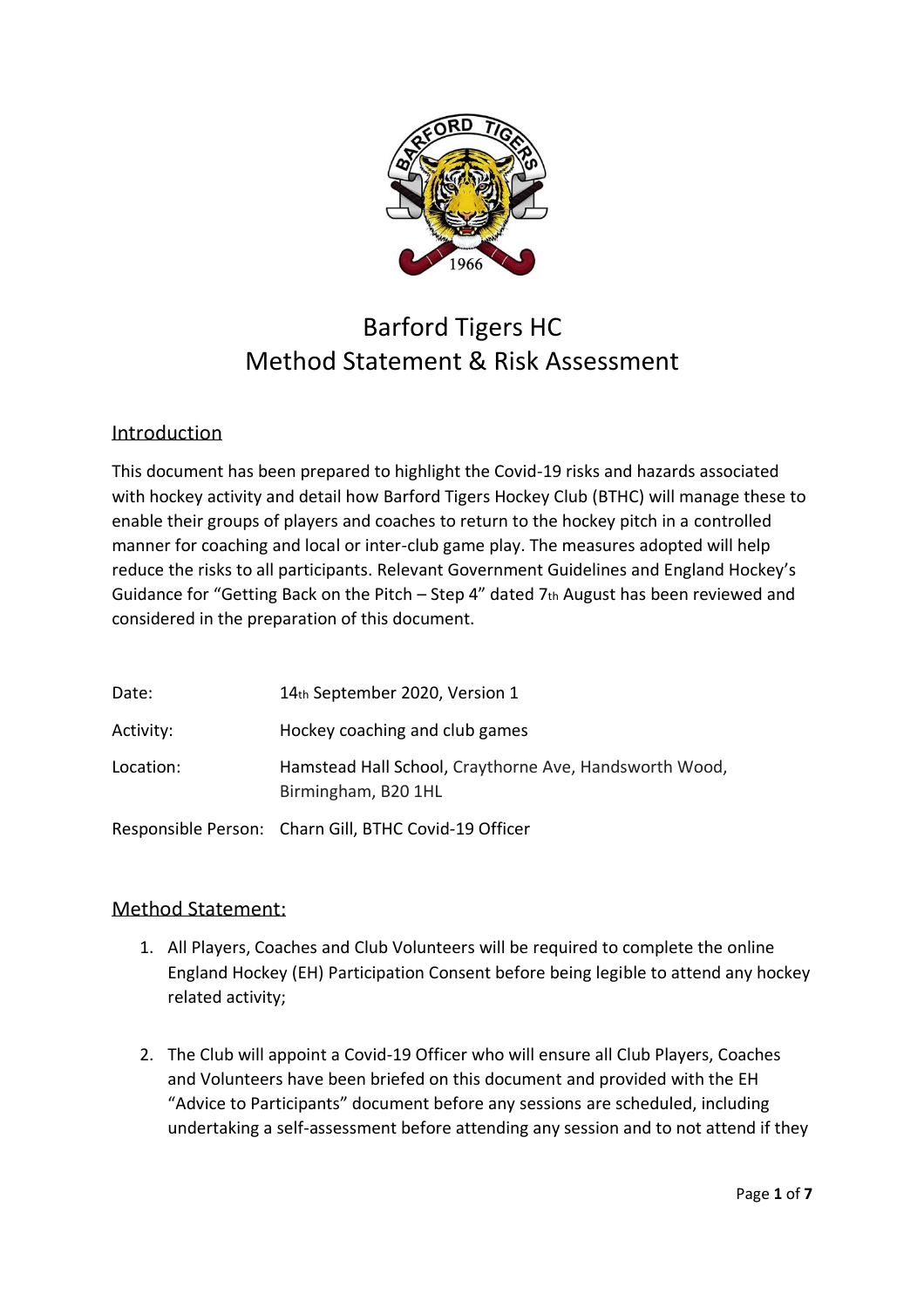have any symptoms. The Covid-19 Officer will form a Covid team to allow sharing of tasks and responsibilities;

- 3. In advance of attending any coaching sessions or organised games players will have confirmed their attendance via the club website or their team captain;
- 4. Prior to the event taking place the Club Covid-19 Officer will check the attendee list to ensure numbers are not too great (maximum of 30 per group, including coaching staff) and that those attending have completed the EH Participation Consent.
- 5. The pitch will be booked with at least 15 minutes time before and after the session starts/finishes to allow for set-up, changeover and any cleaning to be undertaken;
- 6. For Coaching sessions, the Pitch will be divided into two using the orange pipe barriers with a central area for ingress and egress that will be at least 3 meters wide to ensure social distancing can be maintained in this area. The two halves will be sign posted Pitch A and Pitch B, these can be further divided by the coach if required. The players on each Pitch will not mix but the coach may cover both sessions. If this is the case a Covid Monitor will be appointed on each pitch; During Coaching sessions any talks/tactical discussions will be done so with player maintaining a 2m social distancing. All players will be made aware of rules surrounding spitting or blowing their noses.
- 7. For organised games there will be a designated waiting area in outside the pitch on the adjacent area (fields) for both the Home and Away teams large enough to allow a squad of 15 players/coaches sufficient space to social distance. Changing rooms will not be used and meet times will be amended to reflect this;
- 8. Only players and coaching staff will be allowed onto the pitch, We will discourage spectators attending but will have signage in-place to inform any that do that they must remain outside the pitch fencing, maintain social distancing in groups of six or less. Only one Parent/Guardian of Youth players will be permitted to avoid excessive numbers;
- 9. Hamstead Hall staff will open the pitch in sufficient time to allow Coaches and Volunteers access before the sessions starts;
- 10. Coaches and Volunteers will arrive in-advance of the session start time for a briefing which will outline roles and responsibilities for managing the session and to set out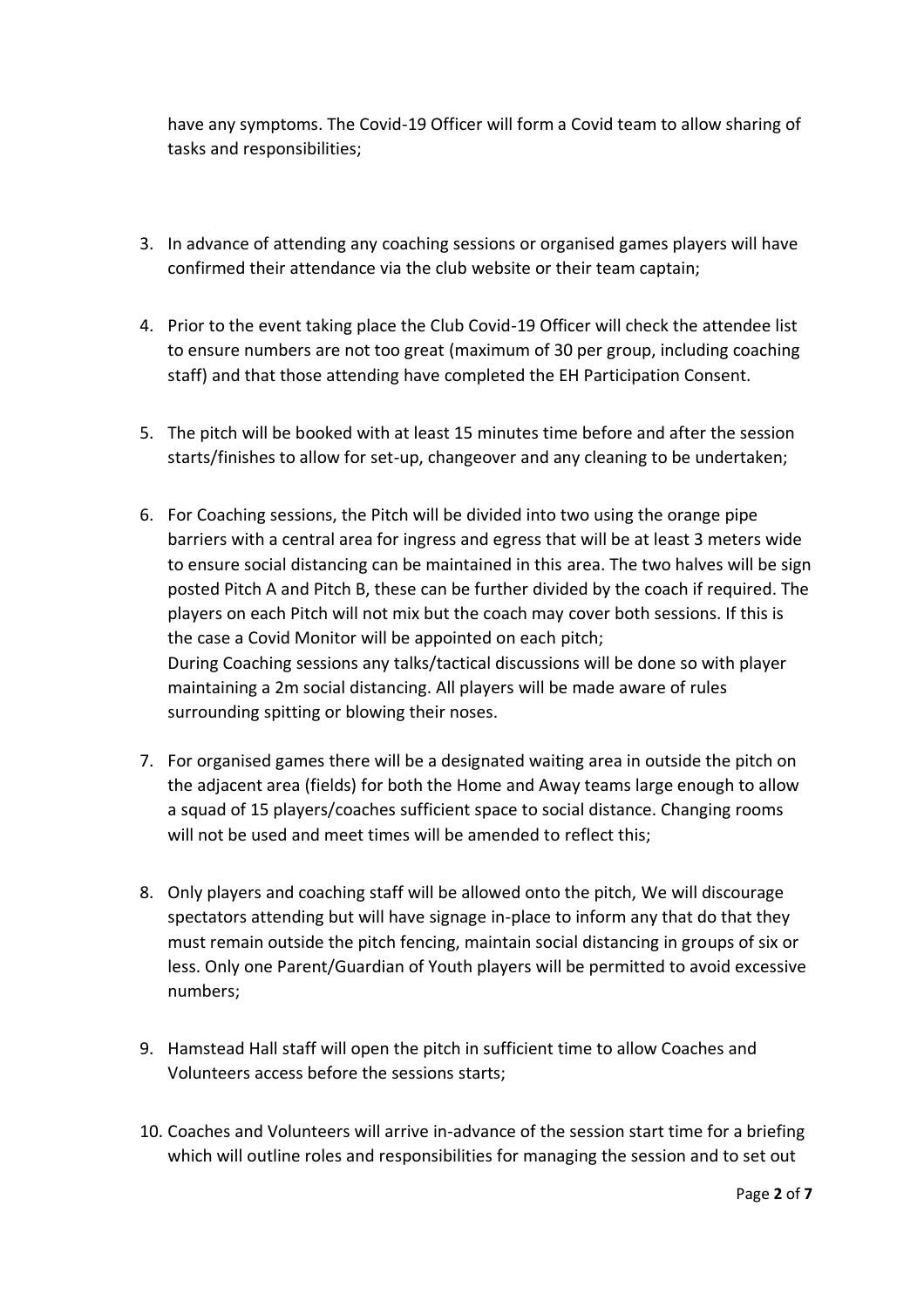any required equipment such as goals and cones. Goals will be wiped down after being moved. Any cones, markers, balls, rebound boards or other equipment used in the session will not be used again until 72 hours after the session have passed; or have been appropriately sanitised.

- 11. Players will be advised to not make their way down to the pitch until the start of the session, waiting in the car in the car park if they are early. Sessions will be staggered if numbers exceed 30, requiring multiple groups in separate areas of the pitch;
- 12. Players and Coaches will enter the pitch through the double gates, they will sign in with Club appointed Covid Monitor. This register will be sent to EH within 24 hours of the session. After signing in Players must sanitiser their hands;
- 13. An area on the pitch, against the fence will be designated for bag storage. Player will have to put their bags at 2-meter intervals between one another which will ensure players social distance when entering, exiting or having a refreshment break, including during team talks and when a substitute;
- 14. Players will be instructed to bring two different coloured shirts as well as their own equipment such as stick, shin pads, gum shield, face mask, water bottle and hand sanitiser. Goal keepers will be required to take their kit home;
- 15. At the start of all sessions players will be briefed on how the session will operate, they will be asked to only touch balls with their stick, to avoid shouting excessively or spitting and to not shake hands with other players or have any close contact during goal celebrations;
- 16. 2-meter social distance will be maintained wherever possible in all breaks from play and hands will be regularly sanitised;
- 17. Coaches will be asked to plan sessions to avoid training exercises that involve overly repetitive close contact between players and to maintain social distance during warm-ups;
- 18. Players and parents will be briefed to clean their kit after the session or leave it for 72 hours before using again;
- 19. Players, Coaches, Volunteers and Parents will be instructed to inform the Club Covid-19 Officer if they display any symptoms of COVID-19 after playing hockey who will provide further information (including contacting NHS Test & Trace).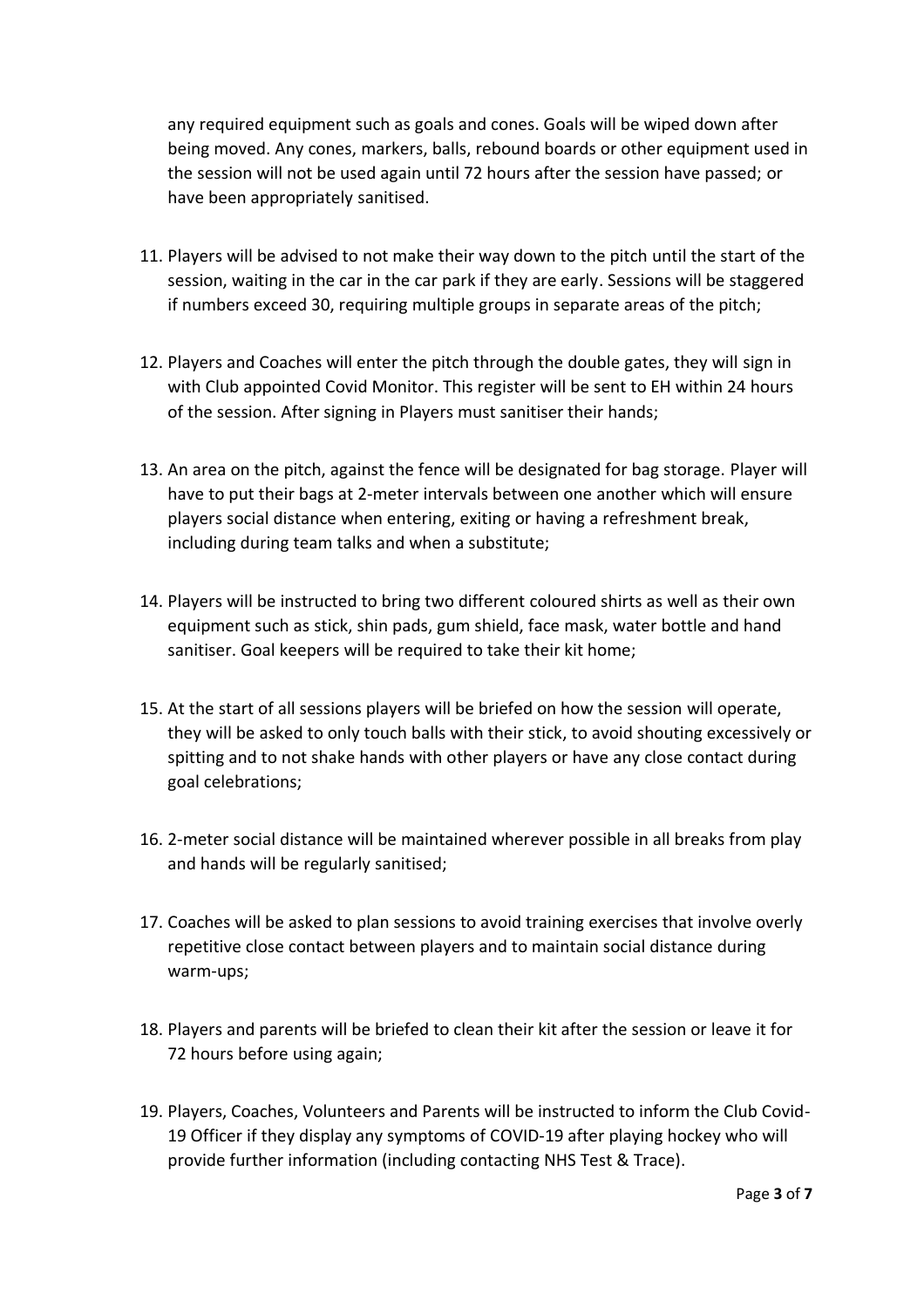| Action to be considered                                                        | <b>Action taken (to be completed</b>                          | <b>Significance of</b> |
|--------------------------------------------------------------------------------|---------------------------------------------------------------|------------------------|
|                                                                                | by hockey organiser in                                        | risk (low,             |
|                                                                                | association with the facility<br>provider)                    | medium, high)          |
| General guidance                                                               |                                                               |                        |
| Ensure you have read and                                                       | BTHC have fully reviewed EH                                   | Low                    |
| understood England Hockey's Step 4                                             | Step 4 guidance document in                                   |                        |
| guidance                                                                       | preparing this document and                                   |                        |
|                                                                                | are adopting all requirements                                 |                        |
|                                                                                | of it<br>BTHC's Covid-19 Officer has                          | Low                    |
| Ensure details of your<br>club/association's COVID Officer have                | been appointed and he or she                                  |                        |
| been shared with all members                                                   | will head a team of Covid                                     |                        |
|                                                                                | Responders. This will be                                      |                        |
|                                                                                | communicated to all involved                                  |                        |
|                                                                                | with the club alongside this                                  |                        |
|                                                                                | document via the usual                                        |                        |
|                                                                                | communication channels (email<br>etc)                         |                        |
| Ensure compliance with Test and                                                | BTHC will keep a register of all                              | Low                    |
| Trace by keeping a register (including                                         | those attending our sessions in                               |                        |
| contact details) of those individuals                                          | compliance with Test and Trace                                |                        |
| present at training/matches. These                                             | guidelines, these will be sent to                             |                        |
| registers should be held in line with                                          | EH within 24 hours of the                                     |                        |
| the activity provider's data storage                                           | session, held for 21 days then<br>disposed of.                |                        |
| policy.                                                                        |                                                               |                        |
| Ensure all participants have signed an                                         | All players will be required to                               | Low                    |
| <b>England Hockey Participant</b>                                              | register their attendance at                                  |                        |
| Agreement prior to playing hockey                                              | sessions in-advance. This will                                |                        |
|                                                                                | allow the Covid-19 Officer or<br>delegated responsible person |                        |
|                                                                                | time to check attendees have                                  |                        |
|                                                                                | completed the EH Participation                                |                        |
|                                                                                | Agreement through the EH Club                                 |                        |
|                                                                                | Portal. If anyone attends that                                |                        |
|                                                                                | has not completed this they will                              |                        |
|                                                                                | be denied access.                                             | Low                    |
| Ensure all participants are aware of<br>all COVID-19 policies and processes in | EH's Advice for Participants has<br>been posted on the Club   |                        |
| advance of activity                                                            | whatsapp groups, social media                                 |                        |
|                                                                                | and will be referenced in all                                 |                        |
|                                                                                | advertised sessions. Reminders                                |                        |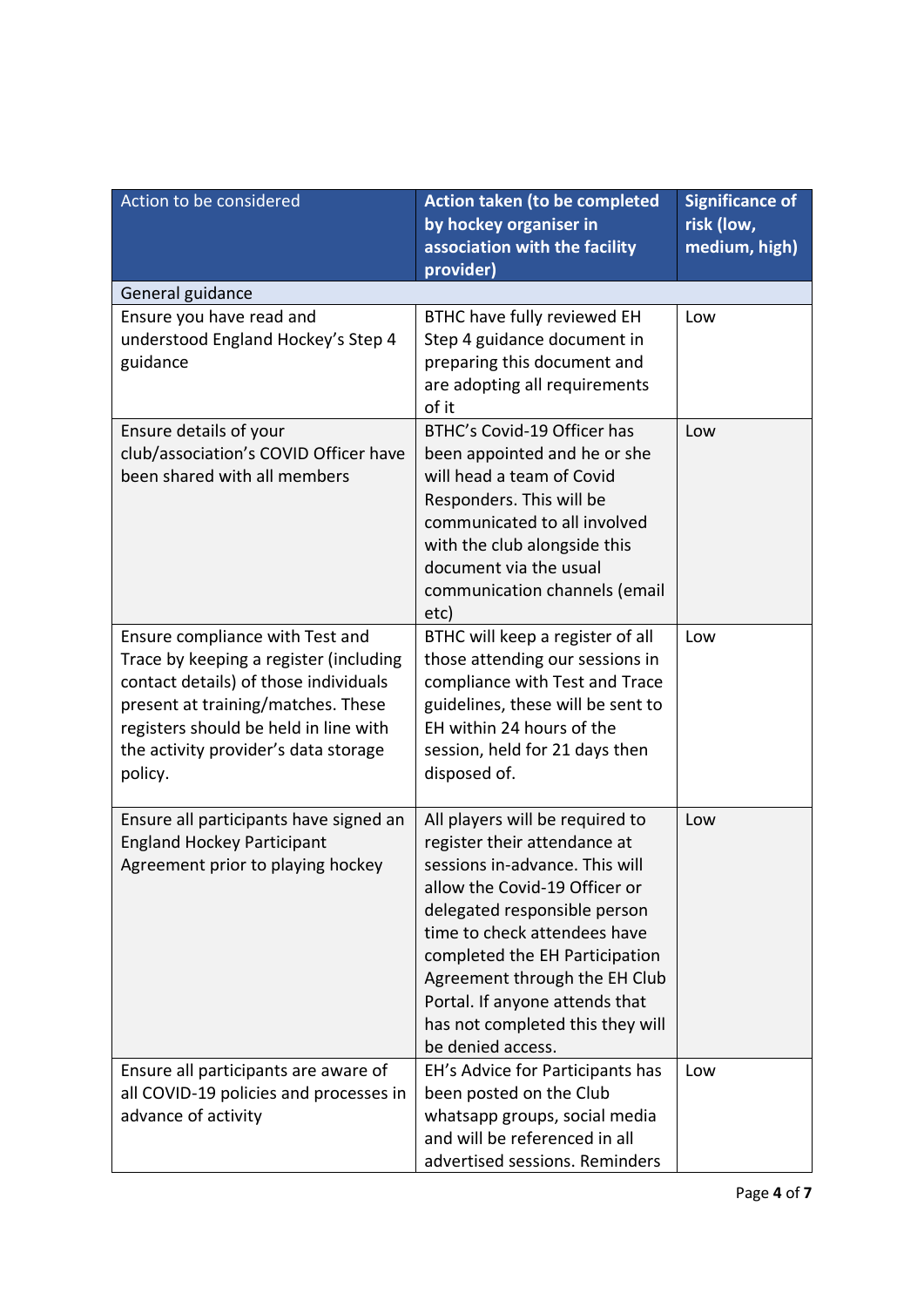|                                         | will be given to participants     |        |
|-----------------------------------------|-----------------------------------|--------|
|                                         | about the importance of           |        |
|                                         | policies put in place to protect  |        |
|                                         | them and others around them       |        |
|                                         | The Method Statement section      | Medium |
| Ensuring appropriate provisions in      |                                   |        |
| place to maintain social distancing     | details this and will be shared   |        |
| guidance and that participants are      | with all participants, coaches,   |        |
| made aware of the policy in place       | volunteers and parents in-        |        |
| around usage. This should include       | advance of them attending.        |        |
| pitch lay out, timings, how people      | Spectators will not be allowed    |        |
| enter and exit the pitch, any           | entry to inside the fenced area.  |        |
| process/cleaning before/after pitch     | Players will spread out the bags  |        |
| bookings etc                            | along the fence at 2m marked      |        |
|                                         | points.                           |        |
|                                         | Coaches will remind players of    |        |
|                                         | the need to social distance       |        |
|                                         | when not involved in hockey       |        |
|                                         | activity.                         |        |
|                                         | There will be 15 mins before      |        |
|                                         | and after the start/finish of any |        |
|                                         | session to allow for briefings,   |        |
|                                         | set-up and cleaning.              |        |
|                                         | There will be a waiting area      |        |
|                                         | marked out adjacent to the        |        |
|                                         | pitch for people waiting for the  |        |
|                                         |                                   |        |
|                                         | next session/game etc,            |        |
|                                         | however all participants will be  |        |
|                                         | encouraged to wait in their cars  |        |
|                                         | until meet time if they arrive    |        |
|                                         | early.                            |        |
| Handwashing facilities (including       | Hand Sanitiser will be available  | Medium |
| soap and water) are available.          | at the pitch entry and            |        |
| Alternatively (or additionally) provide | participants will be encouraged   |        |
| sufficient hand sanitiser. Regular      | to bring their own.               |        |
| hand washing should be encouraged.      | Hand washing will be              |        |
|                                         | encouraged at the start of each   |        |
|                                         | break in the activity.            |        |
| Ensure that disposable tissues/paper    | BTHC will ensure there are        | Low    |
| towels/anti-bacterial wipes are         | adequate disposable anti-         |        |
| available to reduce the threat of       | bacterial wipes on site and       |        |
| transmission. Consider how these are    | Hamstead Hall will provide a      |        |
| disposed of following use e.g. sealed   | suitable receptacle for safe      |        |
| bins                                    | disposal.                         |        |
|                                         |                                   |        |
| Display of education pieces, such as a  | The EH's chart showing "Here's    | Low    |
| symptoms chart and handwashing          | What to Remember" will be         |        |
|                                         |                                   |        |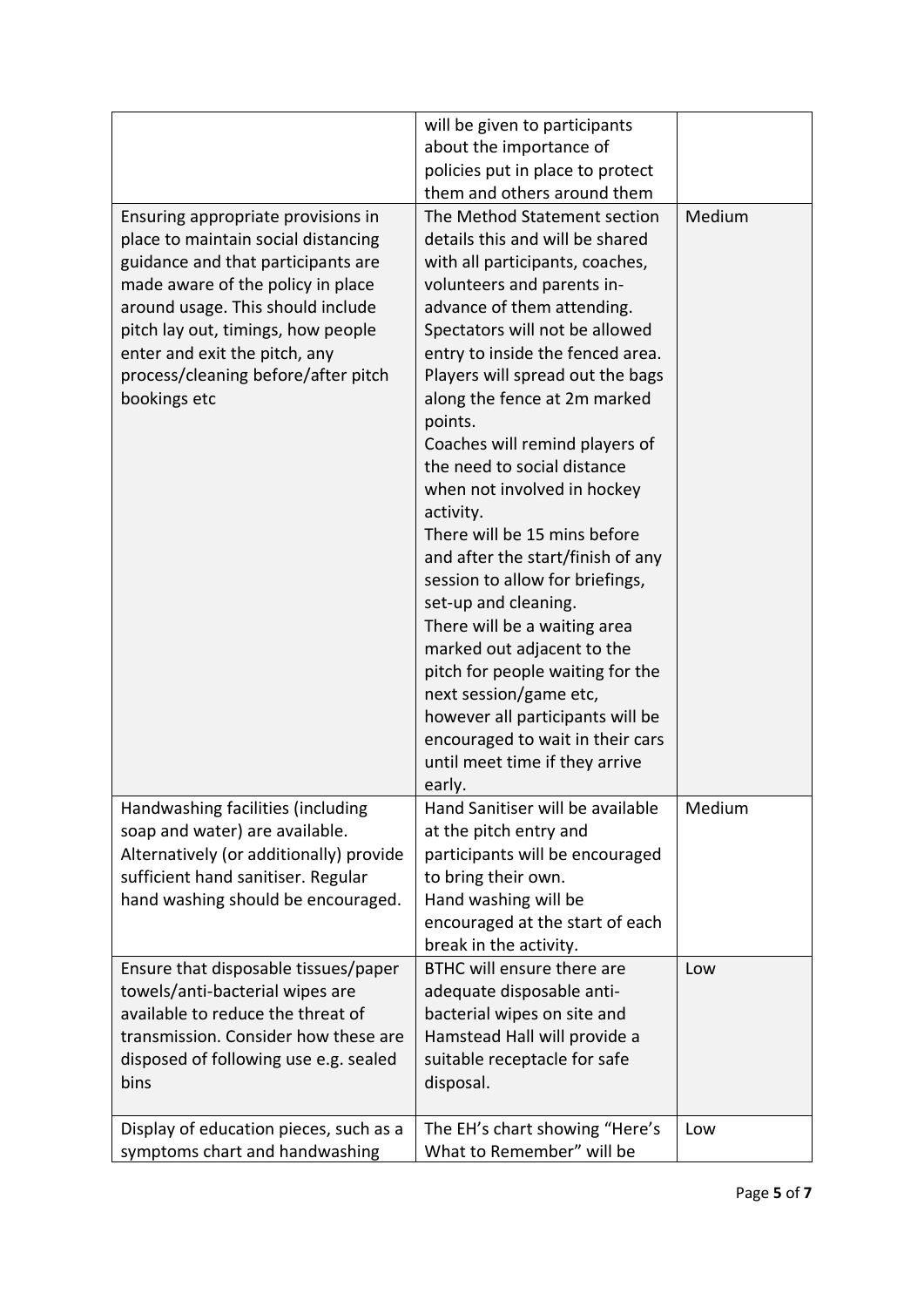| guidance, to raise awareness and<br>promote safe practices                                                                                                                                                                               | posted on club communication<br>channels (social media,<br>whatsapp groups)                                                                                                                                                                                                   |     |
|------------------------------------------------------------------------------------------------------------------------------------------------------------------------------------------------------------------------------------------|-------------------------------------------------------------------------------------------------------------------------------------------------------------------------------------------------------------------------------------------------------------------------------|-----|
| Ensure that suitable individuals, with<br>appropriate training (including DBS<br>checks if required), are available to<br>support the safe delivery of activity,<br>including ensuring appropriate<br>supervision ratios are maintained. | BTHC will ensure they fully<br>comply with this.                                                                                                                                                                                                                              | Low |
| Consider how to manage non-<br>compliance with actions taken to<br>manage the risks of Covid-19                                                                                                                                          | If any individual fails to abide by<br>the Clubs method statement<br>they will be issued with a<br>warning and all attendees will<br>be reminded of what is<br>expected. If the same players<br>continues to ignore the<br>guidance they will be asked to<br>leave the pitch. | Low |
| Provisions in place to manage<br>arrival/departure of individuals<br>to/from your facilities                                                                                                                                             | There will be a waiting area<br>marked out adjacent to the<br>pitch for people waiting for the<br>next session however all<br>participants will be encouraged<br>to wait in their cars in the car<br>park until meet times.                                                   | Low |
| If you are opening clubhouse<br>facilities, ensure compliance with<br>government guidance                                                                                                                                                | Initially it is envisaged that the<br>clubhouse will not be used. If<br>this changes, RA will be<br>updated accordingly                                                                                                                                                       | Low |
| Game/Training guidance                                                                                                                                                                                                                   |                                                                                                                                                                                                                                                                               |     |
| Ensure equipment is cleaned and<br>disinfected before and after use. This<br>should include preparation of the<br>pitch for training/matches which may<br>include moving goals, netting, corner<br>flags etc.                            | Goals will be set out at the start<br>of the session then sanitised.<br>Other equipment such as balls,<br>cones, etc. will be used then<br>stored for 72 hours before<br>being used again, or<br>appropriately sanitised                                                      | Low |
| Minimise the sharing of kit /<br>equipment (including facemasks, goal<br>keeping equipment etc.)                                                                                                                                         | Goal keeping equipment is to<br>be taken home by the player<br>instead of being stored on-site.                                                                                                                                                                               | Low |
| If providing face masks for defensive<br>penalty corners, ensure masks are<br>cleaned thoroughly before and after<br>use and labelled to avoid sharing<br>during games                                                                   | Face masks will be individually<br>allocated and labelled, cleaning<br>of them will be the individual's<br>responsibility.                                                                                                                                                    | Low |